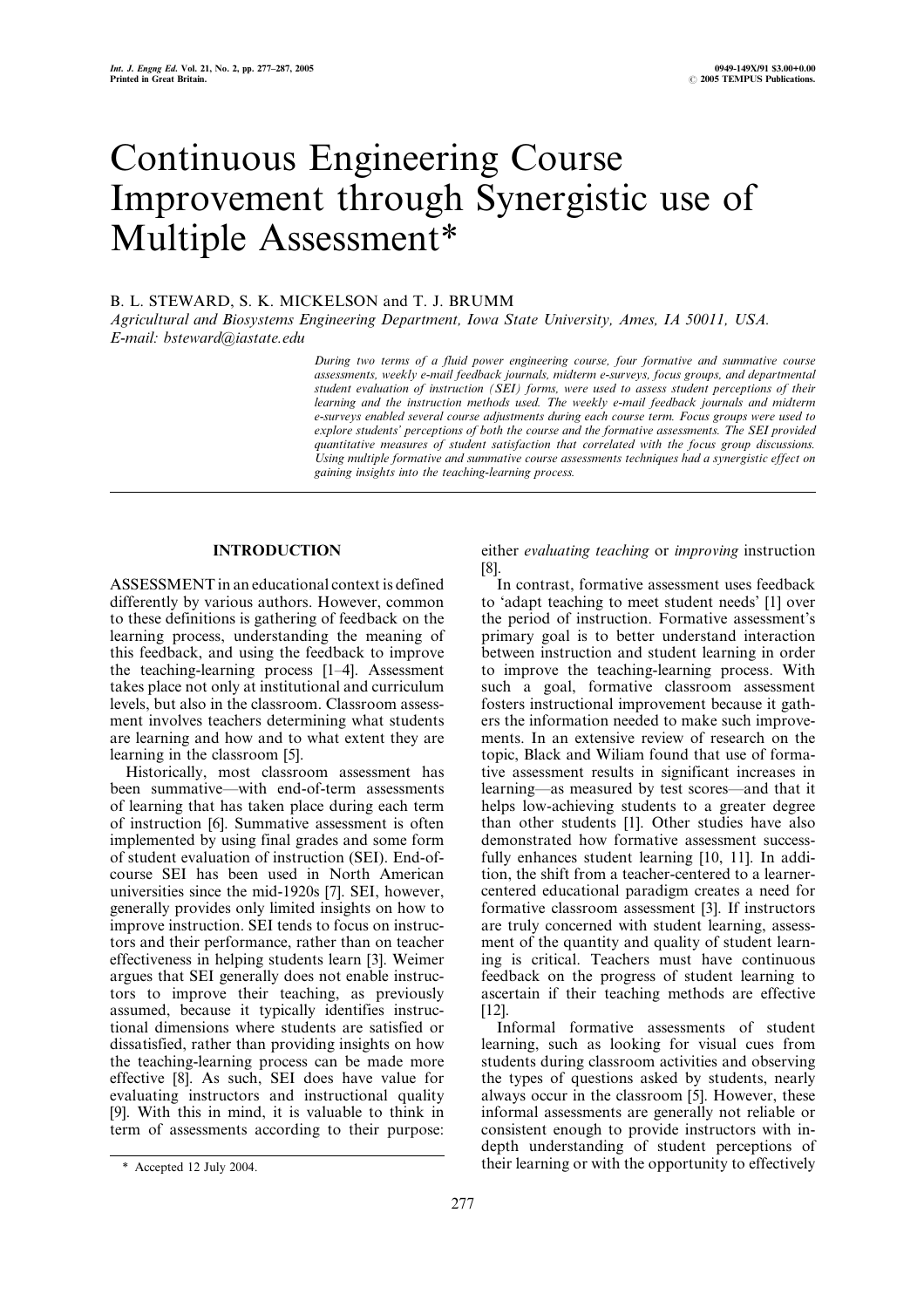improve instruction. To remedy this situation, a variety of formative and summative assessment methods can be used to obtain feedback on student learning in the classroom [12]. For this study, two formative assessments were used: a weekly e-mail journal and a midterm e-survey about the course. Two summative assessments were also used: an end-of-term focus group and an end-of-term SEI form. While such formative and summative assessments generally identify student perceptions about instruction and learning rather than directly measuring if learning has taken place, Mentkowski has shown that there is a direct relationship between student perceptions of their learning and actual learning [13].

E-mail journals consist of written student reflections about their learning in a course and are periodically submitted to the instructor electronically. E-mail journals have been shown to promote communication between students and instructor, with benefits to both. These benefits include providing students with motivation to reflect on course material and opportunities to seek help in a non-threatening forum to improve their understanding of course material. Instructors benefit from e-mail journals by having access to an expanded sample of students' perceptions about course instruction and information about student learning, including misconceptions [14, 15]. Deal found that e-mail journaling also helped students develop improved self-assessment skills and better synthesize what they were learning [16]. She found commensurate benefits to instructors through the deeper understanding of student concerns and perceptions provided through the journals. The use of e-mail encourages timely communication concerning course material [5, 17]. The key component of this type of feedback is the closing of the loop between student questions and instructor responses. It is important for students to perceive that their questions and feedback are considered valuable to the instructor [17].

Teacher-designed surveys are another way to receive formative feedback. Using this type of feedback, adjustments can be made during the term. Instructors can solicit feedback on the course in general, or regarding specific projects, testing procedures, or presentation of course concepts. This type of feedback can be used several times throughout the term, but perhaps the most reasonable time for a survey is around midterm. Midterm feedback surveys are usually short, simple, and course specific [5]. When interpreting the feedback, the instructor must determine what changes can be made during the term, those that will have to wait until next term, and those that cannot be implemented based on pedagogical reasons [18]. Implementing a web-based midterm feedback survey provides the instructor additional flexibility in survey design and enables rapid collection and analysis of results [19].

Focus groups can be effective in obtaining specific summative data from event participants.

A focus group is `a carefully planned series of discussions designed to obtain perceptions on a defined area of interest in a permissive, nonthreatening environment' [20]. According to Christopher, the open and interactive setting of the focus group facilitates deep thinking about a course and uncovers specific suggestions as to how it might be changed [21]. Hendershott and Wright used student focus groups to explore student attitudes about university general education curriculum requirements and behavior arising from these requirements [22]. They found focus groups uncover `rich data' going beyond information gleaned through surveys. Hamilton et al. found student focus groups provided specific suggestions for course improvement as well as significant increases in SEI ratings [23].

Current literature supports the potential for using formative and summative assessment to improve instruction. However, little has been written showing how several assessment methods can be synergistically employed in the same course to promote course improvement. The goal of this research was to investigate the interaction and usefulness of several formative and summative classroom assessments in making course improvements. Specific objectives of the research were to (1) investigate and compare the use of two formative and two summative assessment tools to identify and understand student perceptions of their learning and teaching methods in an engineering course and (2) determine how the formative assessments could successfully be used to make course adjustments during the duration of the course.

## **METHODS**

The course under study was entitled Power and Control Hydraulics, an elective offered in the Agricultural Engineering curriculum within the Department of Agricultural and Biosystems Engineering at Iowa State University. The course provided an introduction to mobile hydraulic design for agricultural and off-road equipment. Students were expected to come into the class with credit or enrollment in fluid dynamics and basic engineering science prerequisites. Each week, the two-credit class met for two one-hour classroom periods in which the instructor discussed course content, solved example problems, and guided the students in active learning exercises. The latter involved students interpreting hydraulic schematic diagrams or solving problems in collaboration with their fellow students. Instructional methods include solving example problems on the board, presenting content with overhead projected slides, and using Microsoft PowerPoint presentations—including animations—to demonstrate operation of hydraulic circuits and systems. In addition to the classroom session, students optionally enrolled in a weekly two-hour lab session. WebCT Campus Edition (WebCT Inc., Lynnfield,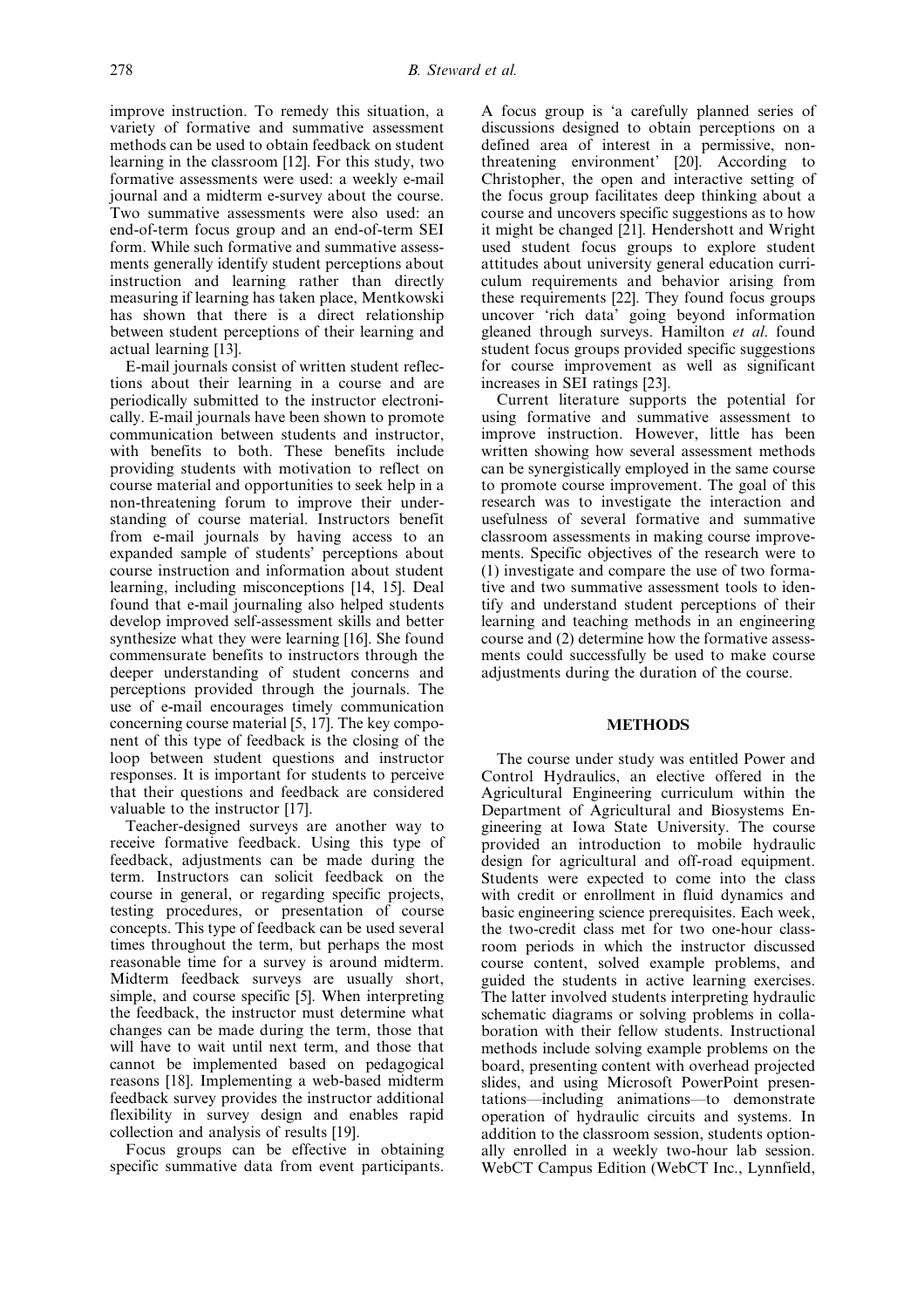MA), an online course management and content delivery system [24], provided course content to students and administered periodic quizzes, practice exams, and a midterm survey.

Four classroom assessments were implemented during the fall semesters of 2001and 2002. There were 14 and 25 students in the 2001 and 2002 classes, respectively. The assessments were (1) a weekly e-mail journal, (2) a midterm feedback e-survey, (3) an end-of-term focus group, and (4) an end-of-term SEI form. Each of these assessment tools will be described in more detail in the following section.

#### Weekly e-mail journal

Students completed a focused e-mail journal by submitting weekly responses to the following statements and questions that were developed by the course instructor:

- . Summarize three main points discussed in today's class.
- . What was most clear to you in today's class?
- . What topics are you having difficulty understanding and why?
- . What questions remain in your mind about the content of today's class that I could answer?
- . What helped you learn in today's class?

This set was developed to address the objectives of the study and provide a good learning experience for the students. The number of questions was limited in number so that the students were not unnecessarily burdened by the weekly assignment. The e-mail answers to these questions were to be submitted by midnight of the day following the first classroom period of the week. This time frame was chosen so that the classroom experience was still fresh in the students' minds. In preparation for the second classroom period of that week, the instructor read the student submissions in one block of time. The instructor communicated his responses through (1) e-mail replies to the individual students posing questions, (2) e-mail replies to the entire class, and/or (3) replies incorporated into the following lecture. Five percent of each student's course grade was based on the proportion of possible journal entries that he/she submitted *and* completion of the mid-term survey. Justification for basing a portion of the course grade on these two assessments came from the expectation that students communicating about course content and perceptions of their learning would facilitate further learning. The responses to the questions were also used in developing questions for the focus group sessions.

## Midterm feedback e-survey

At mid-term, students were asked to complete a course survey administered through WebCT. While responses to the survey were anonymous, WebCT indicated which students responded to the survey. The survey consisted of the following questions that were developed by the instructor to achieve the objectives of the study:

- . On average, how much time outside of class do you spend on AE 447 per week (please be honest)?
- . What do you have the most difficulty understanding in AE 447?
- . What can I do to help you learn about hydraulics?
- . What suggestions do you have for improving the class?
- . Please rate the instructor's performance in helping you learn  $(5 = \text{excellent to } 1 = \text{poor}).$

The instructor examined the responses to identify reoccurring themes. Appropriate course adjustments were made based on this mid-term feedback. Ambiguities and questions arising from the data were used in the development of guiding questions for the subsequent focus groups.

# End-of-term focus group

Near the end of each term, a pool of students was selected from each class to represent a cross section of past academic performance. These students were asked to participate in the focus group and were offered a light lunch as an incentive. Their participation was voluntary, and some students were unable to participate because of time conflicts. Focus group participants were selected randomly from those who completed the consent form at the beginning of the semester, although a cross-section of students with various cumulative grade point averages was used to ensure that all the participants were not just high or low achieving students. Ten students were asked each time to participate, but not all attended because of conflicts. Guiding questions for the focus group discussions were developed based on e-mail responses and the midterm feedback e-survey. A focus group moderator and recorder, neither of which was the course instructor, guided and recorded focus group discussions which lasted approximately one hour. Discussions were recorded on audio tape, and the recorder made annotations to indicate which student was speaking. The audio tape was transcribed by a departmental secretary. In the focus group transcript, the anonymity of the participant was protected by changing the names of the students before it was released to the instructor. The instructor read and analyzed the transcript only after the course was finished. The transcripts were analyzed using the long table method to find potential answers to questions that were raised by data from the other assessments [20]. To help ensure that the students would respond honestly and accurately, they were told that the instructor would not know their identity and the instructor would not be involved in conducting the focus group. In 2001, eight out of 14 students participated (57%); while in 2002, four out of 25 students participated (16%).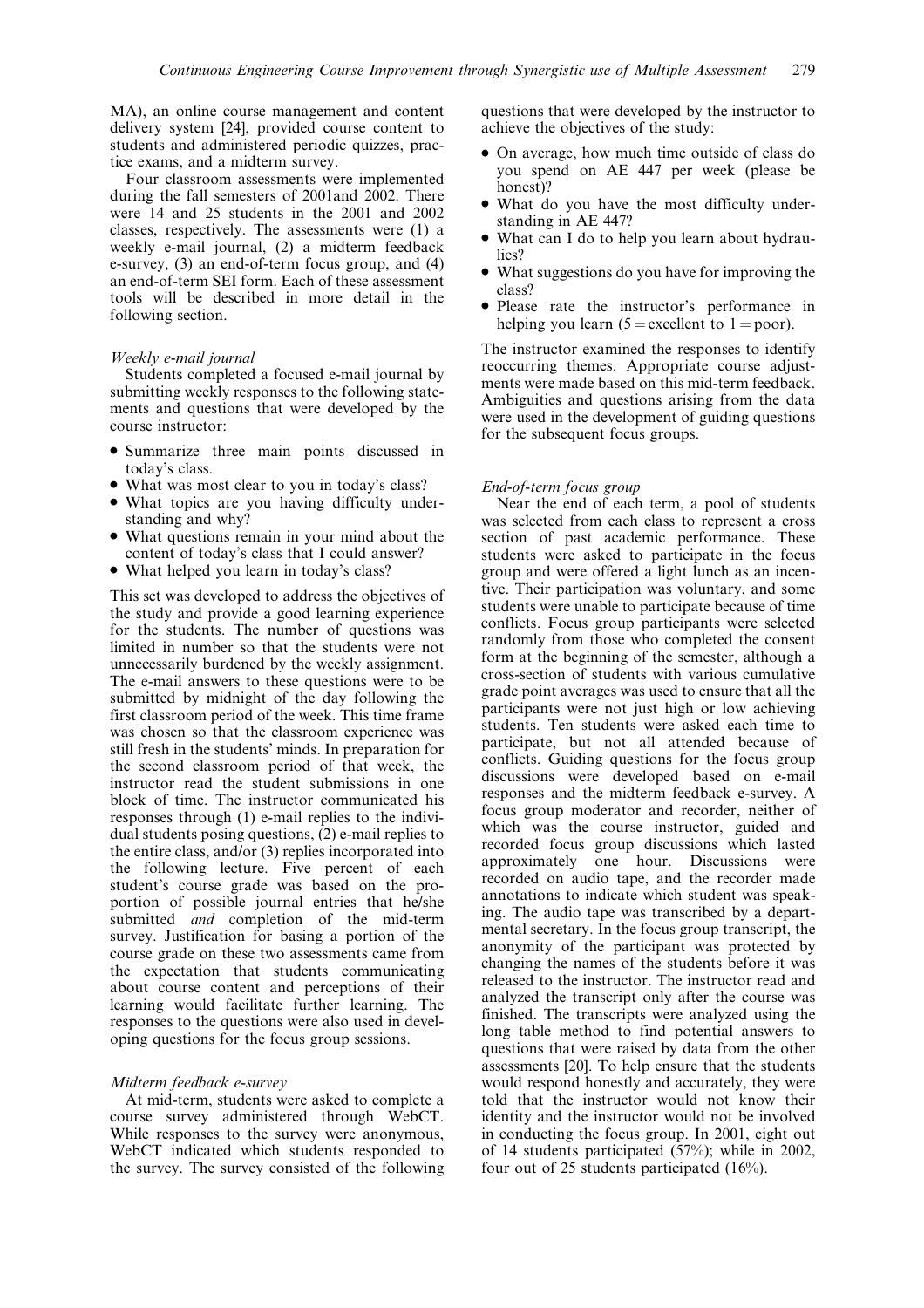## End-of-term SEI

At the end of each term, students completed a departmental SEI form. The SEI form, developed by the departmental curriculum committee, presented a series of statements about the instructor  $(n = 14)$ , the course  $(n = 8)$ , and the room  $(n = 2)$ . For each statement, the student was asked to provide a ranking from 1 to 5 indicating `poor,' `marginally satisfactory,' `satisfactory,' `good,' or `excellent,' rating, respectively. Additional written comments were invited `to aid the instructor in making personal and course improvement.' Anonymity was maintained. The instructor was not informed of the SEI results until several weeks after course grades had been submitted.

#### RESULTS AND DISCUSSION

#### Weekly e-mail journals

The weekly e-mail journals provided timely updates on how students perceived their learning to be progressing. The instructor used this feedback in preparation for the subsequent class period. He presented responses to student questions, reviewed confusing course content from the previous class, and used student questions to bridge the content from the previous class to new topics in the current class.

In addition, the e-mail journals provided regular feedback enabling the instructor to understand how the class generally comprehended the material and to make appropriate adjustments in the following class period. For example, the students provided responses identifying what topics were or which topics they were having difficulty understanding. These statements provided the instructor with current information on the student's perceived understanding which was used to plan the next class.

The questions that the students raised also

provided much insight into the learning process. The instructor was particularly attentive to student questions during the rapid weekly review of e-mail journals because they provided opportunities for direct responses to student concerns or misunderstandings in the next class. In 2001, 148 student questions were collected from the e-mail journals. The largest category of responses (51%) consisted of students indicating that they did not have any questions (Fig. 1). The second and third largest categories were made up of clarifying questions about specific course content (16%) and questions asking how course concepts could be applied practically (11%). In 2002, the students submitted 285 questions. The largest category contained questions clarifying course content (29%) The next largest categories were questions about course business (26%) and responses indicating no questions (18%). In 2001, the instructor did not provide feedback to the students regarding the large number of 'no question' responses. However, in 2002, he did indicate that `no question' was not the best response, likely leading to decreased `no question' responses in 2002. Nevertheless, many questions dealt with course content and provided the instructor with a large quantity of helpful information on student learning.

Feedback about the e-mail journals was obtained in later focus group discussions. Students indicated that the instructor's response to student questions at the beginning of the next class made them feel their feedback was shaping the direction of the course. Students had, however, mixed reactions to the process of writing e-mail journal entries each week. When asked in the focus groups how the journals affected their learning, students recognized the value of journals in helping them learn. One student replied, `Yes, it definitely forces you to maybe pound it in your brain one more time.' Nevertheless, some students did not like the process of weekly writing e-mail journal



Fig. 1. Percentages of student question type by category from the weekly e-mail journals (2001,  $N = 148$ ; 2002,  $N = 285$ ).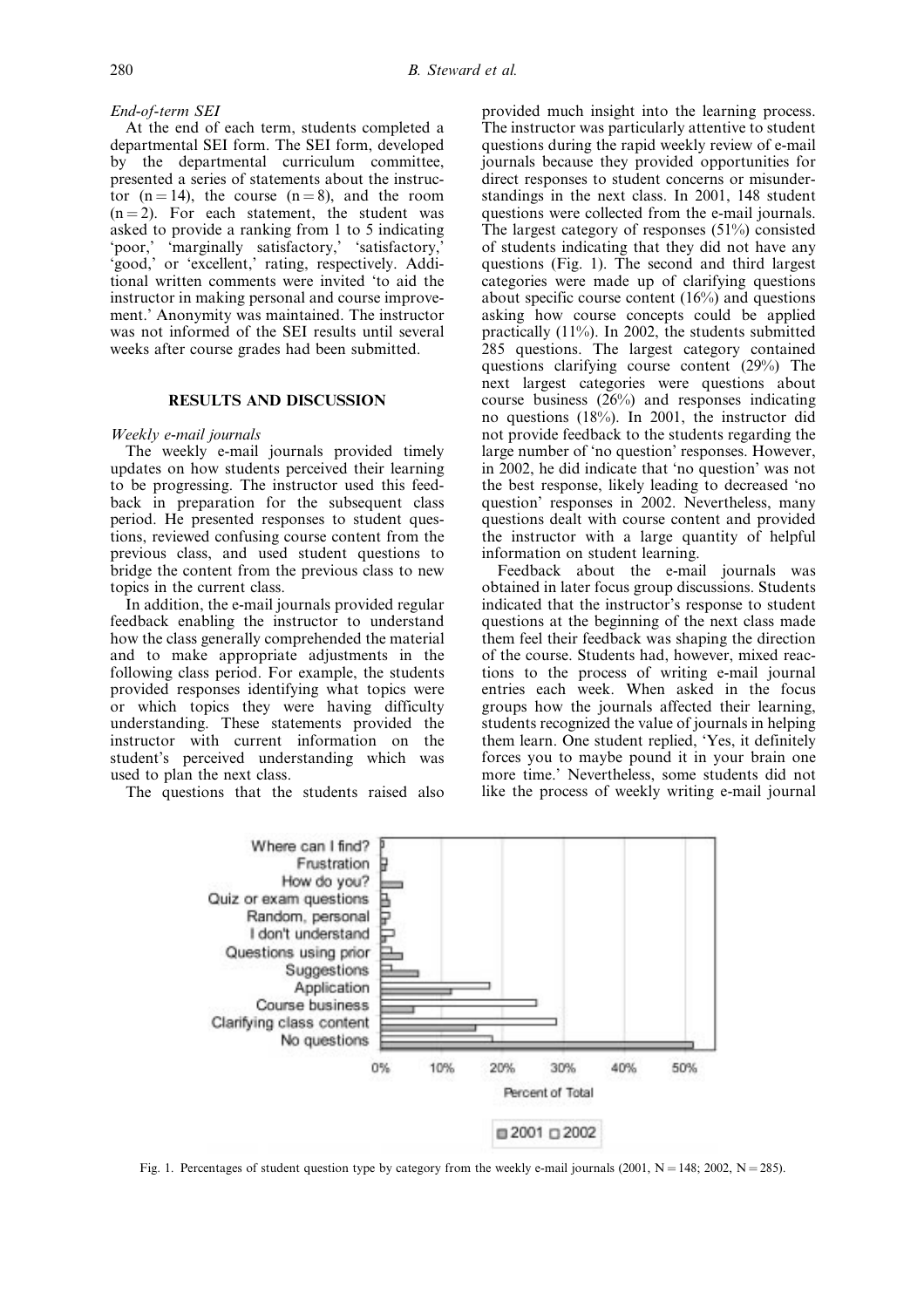entries. One student replied when asked how the e-mail journals helped learning, `You have to answer the same questions each week and if you don't have any questions then it's just a pain.' In addition, requiring students to write about course topics in the journal forced them to interact with and think more deeply about course content. One student illustrated this interaction when he/she wrote, 'The question that I have on the above topic deals with the example that we did in class . . . never mind the question, as I tried to figure out how to word it, I solved the question on my own.' The weekly e-mail feedback journal also allowed the instructor to gauge student perceptions about their learning and his teaching methods in a timely manner. The instructor was thus enabled to make better-informed judgments about how to guide the course to optimize student learning.

While the e-mail journal was effective, it was limited by two constraints. First, the quality of feedback depended on students providing feedback that truly represented their experience. Enthusiasm for responding to the e-mail journal tended to wane in the last half of the course as indicated by the decrease in the number of responses as the semester progressed (Fig. 2). Second, reading through all of the student responses each week required a substantial amount of instructor time, and would have required even more if all responses were categorized and reflected upon throughout the course. Typically, the instructor read through the responses when preparing for the next class, looking for questions to address to provide new opportunities for learning. The instructor also tried to gain an understanding of the difficulties students were encountering to provide a review of content in the next class to help learning. In incorporating this feedback into the subsequent class, he made modifications to the presentation and lecture notes. While a general understanding of student perceptions of learning came through the quick during-course analysis, more insight came after working with the data in the postcourse analysis which had value for subsequent classes. During each course term, for example, the instructor read student responses to the questions

dealing with learning methods that the students felt helpful. But often, it was difficult to gain much understanding from these individual responses. Part of the reason was that the responses were class session dependent, and the mix of teaching methods in different classes varied. In post-course analysis, however, more understanding was derived from these responses by examining aggregated data.

The responses to the learning methods question were categorized according to the type of teaching method that students felt best helped learning in particular classes. Across the two years, the percentages of responses were highest for working problems, multimedia, and instructor explanations, respectively. In 2001, 158 responses were collected. The category multimedia, received the most responses (35%), while instructor explanations and working problems were the next highest capturing 23% and 20% of the total number of responses respectively. In 2002, 288 responses were collected and the working problems category received the most responses (42%), with multimedia (25%) and active learning (10%) receiving the next highest numbers of responses (Fig. 3).

Two possible reasons may explain why particular methods received high numbers of responses. First, particular methods were perceived as being useful in students' learning. Computer animations were often cited as helping learning—as the students found that animations helped to crystallize particular concepts. One student wrote that computer animations were `really helpful to see these complex systems in motion to truly understand what is happening.' Second, some methods were used more frequently than others. The instructor explained course concepts and worked problems, for example, in practically every class period. It is thus expected that this category would receive high response rates.

#### Midterm feedback e-survey

In 2001, 12 out of 14 students (86%) responded to the midterm feedback e-survey, and in 2002, 24 out of 25 students (96%) responded. The responses for specific questions requiring short answers ranged from no answers provided in a few cases,



Fig. 2. Percentage of possible number of e-mail feedback responses per week in the semester (2001,  $N = 14$ ; 2002,  $N = 25$ ).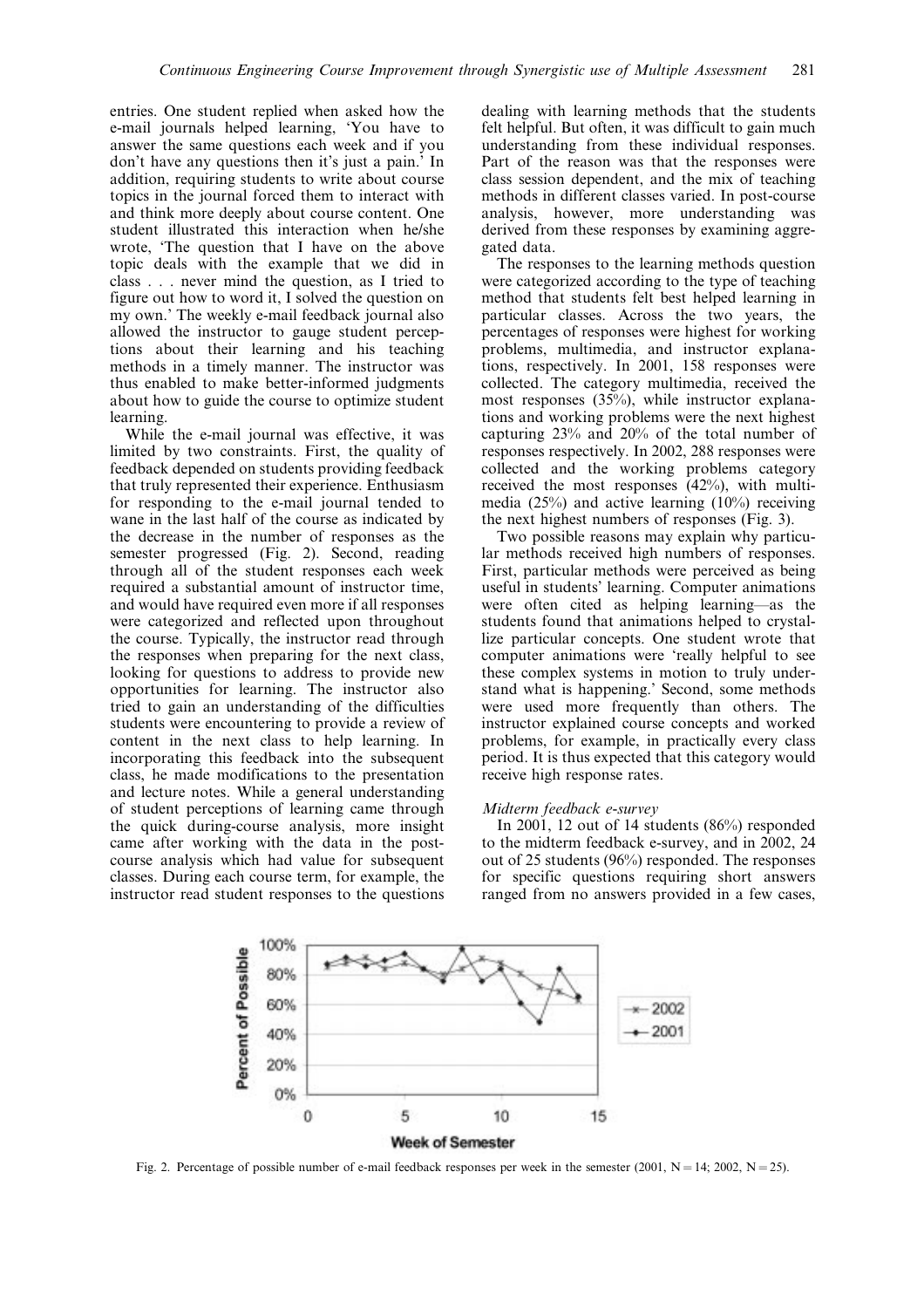

Fig. 3. Percentages of responses to the weekly e-mail journal question, 'What helped you learn in today's class?' categorized by type of instructional method  $(2001, N = 158; 2002, N = 288)$ .

to one or two word answers, to a response that consisted of 100 words. These responses provided formative assessment of student perceptions of the first-half of the course. They provided a more global perspective of the course, as compared to the weekly e-mail journals—which provided perspective on individual classes. The midterm feedback e-survey helped the instructor better understand student learning difficulties by providing feedback that could be easily summarized and interpreted.

Nevertheless, when the students were asked what they found to be the most difficult to understand, the largest number of responses across both years (31%) indicated that no problems existed or no particular `most difficult' concept could be ascertained (Fig. 4). However, of particular concepts that students considered difficult, 25% of the responses were related to the interpretation of circuit diagrams. For example, one student wrote, 'Sometimes it's difficult to look at a schematic and know WHY it is laid out that way . . . it's relatively easy to see what the circuit does, but not always easy to understand why.' The third highest number of responses (17%) involved difficulties with unit conversions. Competency as a fluid power engineer requires skill in converting units in both English and S.I. measurement systems. These responses led the instructor to provide more example problems with unit conversions and to point out where students typically have difficulties with units in particular equations.

Similarly, responses to the question about how the instructor could help student learning also provided greater insight into student learning preferences than the responses in the weekly email journal about learning methods used in individual classes. Two themes emerged from the student responses. One theme—as indicated by  $28\%$  of the responses across both years—was that



Fig. 4. Percentages of responses to the most difficult to understand course areas from the midterm e-survey (2001 and 2002 classes combined;  $N = 36$ ).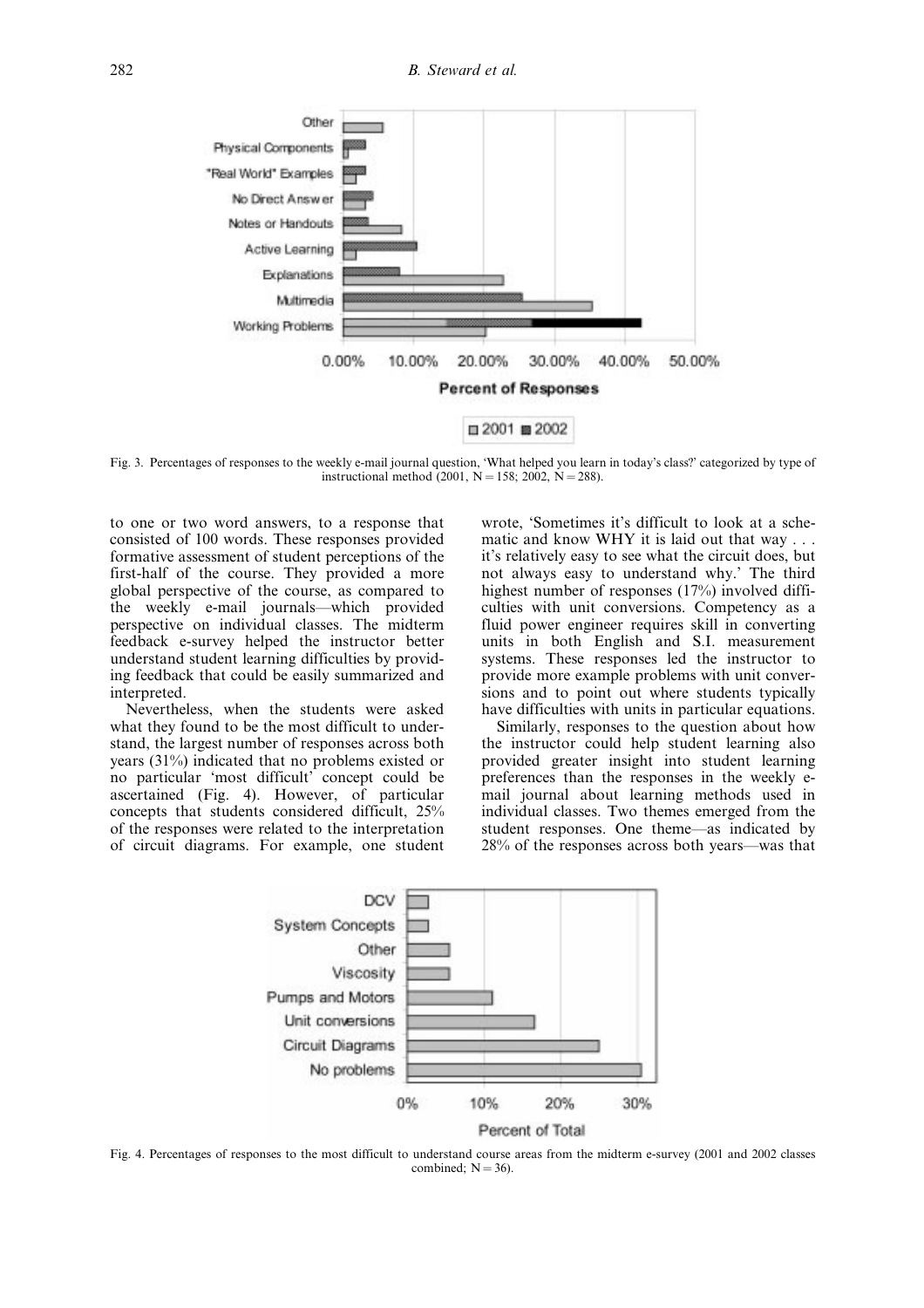

Fig. 5. Percentages of responses to what helped students learn best from the midterm e-survey (2001 and 2002 classes combined;  $N = 36$ 

having 'real world examples,' 'more examples that apply to real life,' and `case study examples' would enhance their learning. The second theme that emerged $-25%$  of the responses—was that the students thought more `hands-on' exercises would help learning (Fig. 5). These two response categories clearly indicate student preferences for visual, sensory, and active learning. With this knowledge, the instructor has continued to introduce improvements to the course that better address these learning preferences.

When asked a more general question about what students would consider as an improvement for the class, the students provided many differing responses such as, `scale back the amount of work just a little,' or 'have class in a room where PowerPoint is available.' These suggestions were generally understandable and often provided specific information on how the course could be improved. In addition to these suggestions, a theme similar to those identified above emerged: Many responses indicated that giving the course a more practical, hands-on orientation and working more problems could improve the course.

#### End-of-term focus groups

In general, focus group discussions consisted of honest, open and frank opinions of what the students thought about the class. They seemed to be uninhibited in speaking their mind and free in providing negative comments.

Because of the small percentage (31%) of students involved in the focus group, results may not be representative of the entire class; however, the results were not in conflict with the other assessments which collected data from the entire class. The discussions in 2001 and 2002 were quite different in character. In 2001, the focus group was larger, and the discussion tended to quickly drift away from the guiding question posed by the moderator. The answers provided by individual participants were terse, and the tone tended to be quite negative about the course. In 2002, the focus

group was much smaller because of student time conflicts, and the participants provided longer, more thoughtful responses to the guiding questions. The tone of this discussion was more positive and suggestions were more constructive in nature. These differences between the focus groups, illustrate a potential drawback of focus groups. While the open-ended interaction of the participants in focus groups—stimulated by the moderator's guiding questions—leads to useful data, it also can make the process of inquiry more difficult to control [22]. This lack of control can complicate drawing of meaningful conclusions.

Nevertheless, the focus group assessment of the course had value because of the in-depth insights into students' thoughts about the course, students' perceptions of their learning, and students' observations on how the instruction and the other assessments were helpful to their learning. The focus group was summative and, as such, did not lead to instructional improvements during the same term. Nevertheless, the deeper understanding into (1) student learning preferences and (2) perceptions of teaching methods derived from the focus group discussion was beneficial and applicable to subsequent terms.

Student learning preferences. Focus group discussions clarified feedback from other assessments leading to a deeper understanding of how student learning was taking place. The focus group discussions clarified what it meant for the class to be more 'real-world' or 'practical'—themes that arose from the midterm e-survey. Through the focus group discussion, we came to understand that when students refer to something being `realworld,' they mean they can see the connection between the course content and where they might use a concept in their future careers as fluid power engineers. One student praised this building of connections when describing the instructor, `He relates to industry. . . that really helps me'.

The idea of something presented in a real-world fashion may also be connected to student learning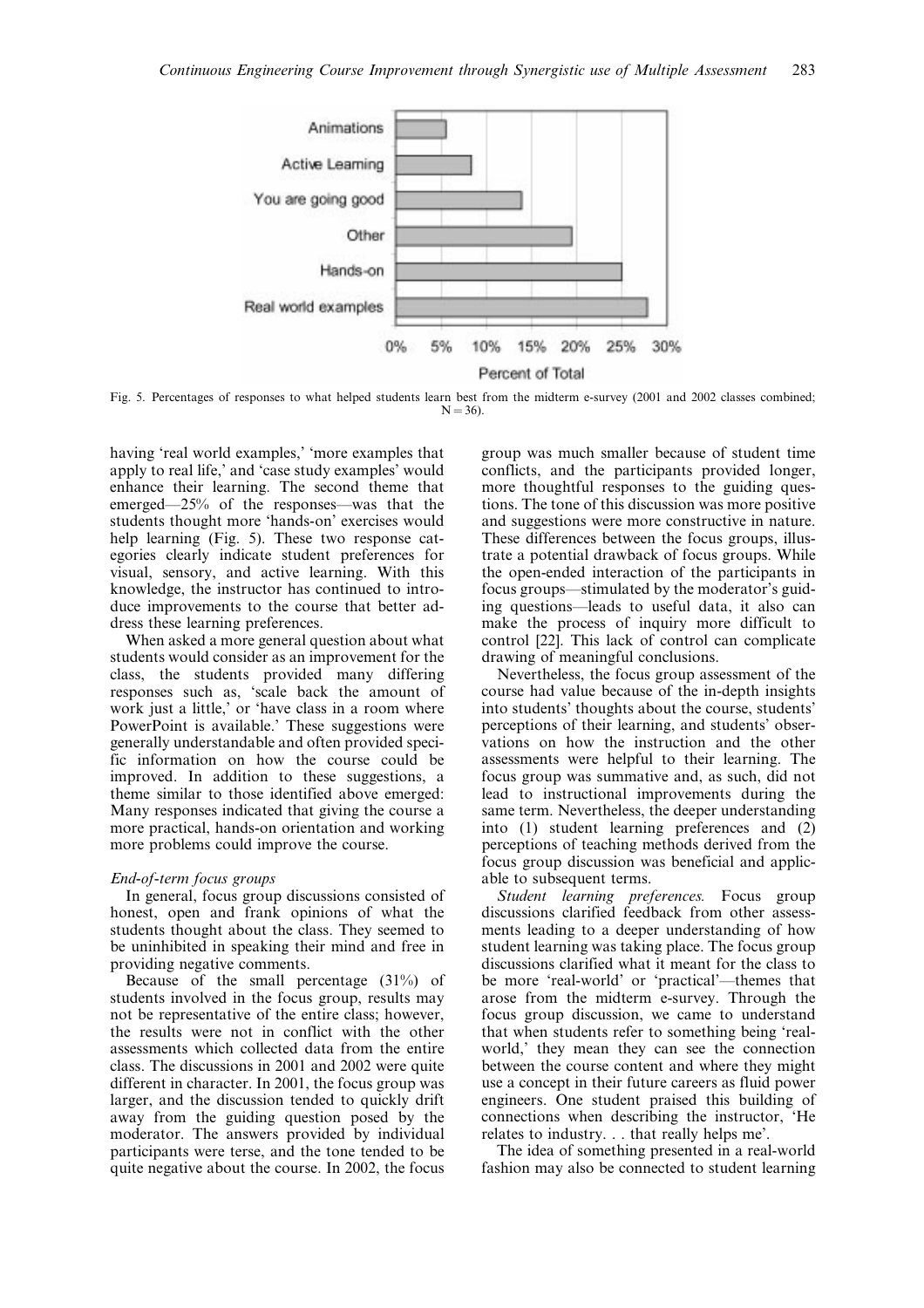preferences. The focus group discussions gave substantial insight into the how students prefer to learn. In particular, focus group discussions showed clearly students' preference for visual over verbal learning. Visualization is very important to students. They thus found animations of circuits and systems that were shown in class helpful to their learning. One student said, `. . .you can visually see it on a screen and see things moving. I guess that's one thing that helps me learn is to be able to see it.' Another expressed appreciation for figures and illustrations, `I think that's part of good teaching—to have lots of good visuals.'

This preference for the visual is easily contrasted with the students' dislike of reading textbooks to learn course concepts. Students indicated, for example, that they had difficulties reading the textbook to gain an understanding of how things work. A student remarked, 'I could read every manual on hydraulics, and it just wouldn't get it done for me. I wouldn't know anymore than I know right now.' When asked about the textbook, one student said, 'Get rid of it'.

Similarly, the students expressed a preference to learn actively through hands-on lab experiences. One student stated this preference well, 'Once you've had hands-on experience and go back to the classroom, it makes it a lot easier. When you see it on paper, it means a lot more.' In reference to a demonstration of pumps in the lab, a student spoke up, `That was great. Everyone remembered what a geroter pump looked like because he showed us.'

Perceptions of instructional methods. The focus group discussions also provided summative reflections on the methods that helped learning across the entire course, in contrast to the weekly e-mail journal, which provided class dependent feedback, or the midterm feedback e-survey in which the students were asked formatively what could be done in class to help their learning throughout the rest of the course. In the 2001 focus group discussion, the use of animations and active learning team exercises were briefly mentioned as being helpful. In 2002, the focus group discussion that followed from this question was considerably longer and included discussion of the usefulness of e-mail journals, example problems, concrete examples in industry, visualization, course notes, and course content on WebCT.

The two focus group discussions about particular instructional methods were substantially different. These differences can be illustrated by discussions about the use of WebCT. In 2001 focus group discussions, the students seemed irritated and felt that using WebCT added additional work. Some students expressed displeasure for the additional information that the instructor made available on WebCT. One student expressed frustration about the course being based on information from multiple sources, not only traditional sources, like a textbook and course notes, as well as online information. They didn't appreciate the need for them to go to WebCT to get information. `When you are a professor, just don't put it on the web and expect us to just go get it,' remarked one student. New information was posted to WebCT during the duration of the course and led to another student saying, `It's like you just have to be checking all the time. It's not a web-based course and so I don't feel the need to go there.' In 2002, however, the focus group discussion about WebCT was very positive and the students seemed to view WebCT as a tool. This group of students preferred to have information available on-line: `It's just a lot easier to get at stuff.' Another student said, 'I like . . . the availability of all the slides . . . on WebCT.' These students also appreciated the on-line quizzing feature of WebCT, '[WebCT is] very valuable. He usually has a practice test on there before the exam and you basically print that off and work through it, and it really helps.'

These differing focus group discussions illustrate several considerations about the use of focus groups. First, it is important to keep in mind that focus groups are only a sample that may not be representative of the entire class. In related research, we have observed that smaller focus groups, while being a smaller sample, often produce the most insightful discussions. As such, even though differences between the focus groups exist, those differences reveal the diversity of perceptions and attitudes about instructional methods. Second, it is important to consider information from other assessments when drawing conclusions from focus group discussions. Since most of the students were involved in the other assessments, those assessments are more representative of the entire class while not providing the depth of insight that came from the focus groups. In addition, the student responses from the other assessments were more independent from one another than the responses in the focus groups. While some of the deep insights derived from focus group discussions came from the interactions of the participants, this interaction may also be a weakness as the tone or attitude of a few persons can have a strong effect on the direction of the conversation.

One unexpected insight that became clear through the focus group discussions was that students faced perceived large demands on their time as they tried to juggle multiple projects included in upper level engineering classes. For example, one student said, `It happens in a lot of the engineering classes that I've had. It all comes down to the final design project right at the end. In these last final three or four semesters, and they all come due about the same time so you have some difficulty in managing your schedule.' Thus given this time pressure, the students expressed frustration about the open-ended design project assigned in this course.

As a result of time pressure, it appears many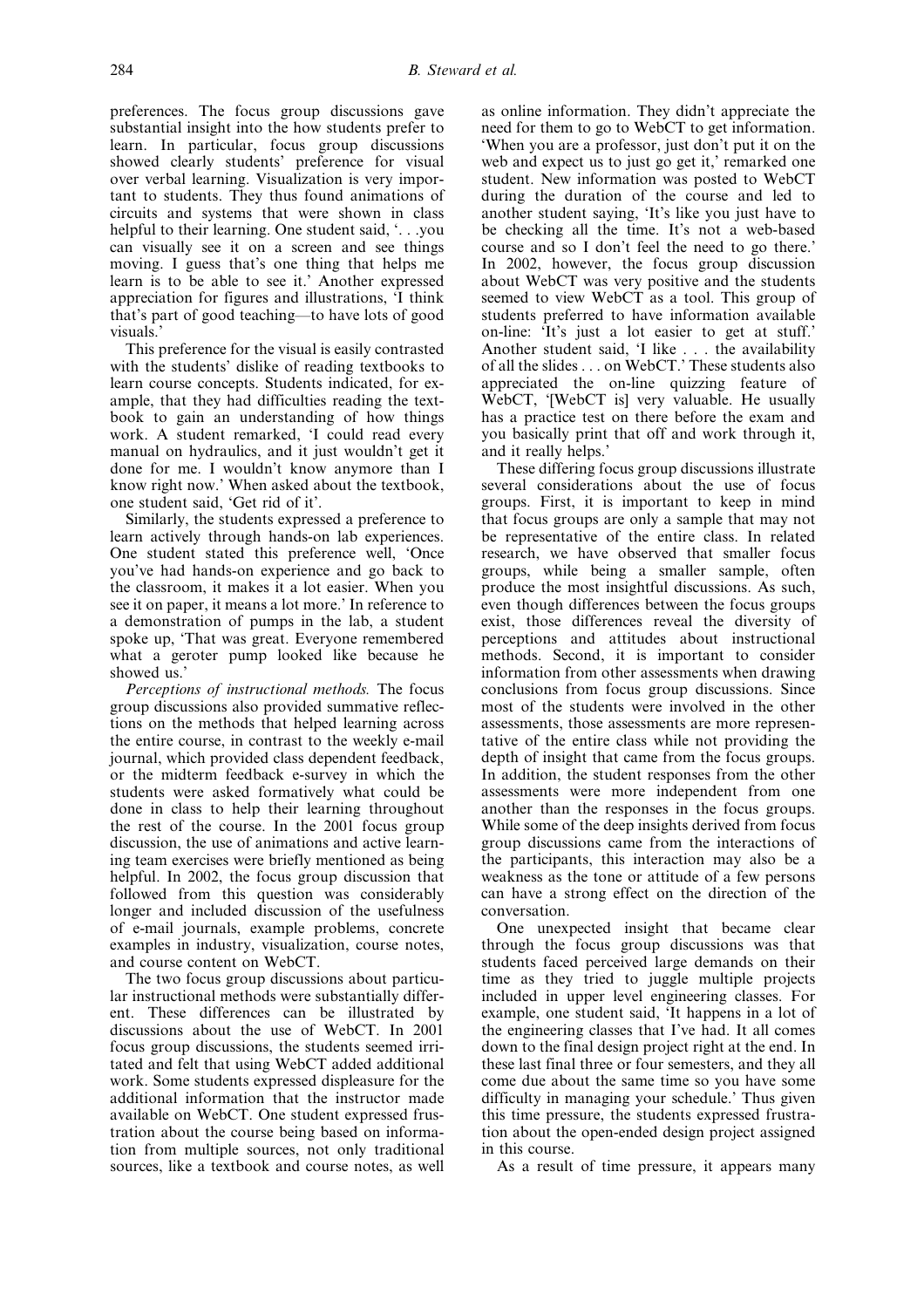students just meet basic course requirements. This is not necessarily a sign of laziness, but could be their method of managing the demands of multiple courses. In addition, students appreciate instructional methods that help them save time in finishing an assignment and tend to dislike methods that require additional time or are perceived as busy work. This may be the reason for the mixed reactions to the e-mail journals and WebCT. Along these lines, the students preferred the instructor to work problems in the classroom.

These insights from the focus group discussions have led to conversations among faculty about course and capstone design projects and how we might accommodate these student concerns. Discussions have taken place about adjusting major assignment deadlines and possible integration of projects with other courses. Insights from the focus groups have led the instructor of this course to continually improve the course by integrating more of those methods that the students find helpful into the course.

## End-of-term SEI

A critical analysis of the departmental SEI form revealed that it reflected a teacher-centered paradigm of education. The first sentence on the SEI form was, `Your frank and honest answers to each question in this evaluation will help your instructor improve this course and teaching procedures used in it.' This statement set the tone for the entire SEI form, that is, the quality of a course is primarily a matter of the instructor's performance. The questions related to the instructor and course solicited ratings based on how well the instructor had performed or met the expectations of the students. The instructor, for example, was rated on how well he 'knew the subject matter,' 'presented legible board work,' or 'was well-prepared for class.' The third group of questions addressed the adequacy of the physical classroom environment. Students are asked directly about their learning in only two questions: (1) `The course assignments helped students learn subject material,' and (2) `The course increased student knowledge of the subject.'

In 2001, 12 out of 14 students (86%) completed SEI forms; while in 2002, 22 out of 25 students (88%) completed the forms. In 2001, the mean scores ranged from 4.25 to 3.25, with the exception of a mean score of 2.83 for the statement, `The text material was well-written and easily understood.' In 2002, the mean scores ranged from 4.45 to 3.24 with the question about the text drawing the lowest score. When asked if the course assignments helped them learn subject material, in 2001, the mean score was 3.42 and the standard deviation was 0.79. On the same question in 2002, the mean score was 3.77 and the standard deviation was 0.68. When asked if the course increased student knowledge of the subject, in 2001, the mean score was 3.33 and the standard deviation was 0.98. On the same question, in 2002, the mean score was 4.00 and the standard deviation was 0.67. Using the ratings, it appears the students perceived that their learning was between `satisfactory' and `good' in both years.

Of the 34 forms from the two years, 19 (56  $\%$ ) had written comments on them. Students often composed their written comments with multiple phrases that were often distinct suggestions, criticisms, or praise. From the written comments, 24 distinct phrases were found. Three of these phrases (13%) were positive statements such as: `excellent, well presented class' or 'the course was good'. Six of the phrases (25%) were neutral statements or suggestions such as: 'more examples in class' or 'be more clear on everything'. The remaining 15 phrases (63%) were negative statements such as: `too much work for two credits' or `book didn't help much'. It was difficult to categorize the phrases because so many different topics were addressed. Of the categories drawing the largest number responses, however, there were eight negative statements about the amount of work associated with the class. There were also three negative statements about the textbook.

While the SEI form provided a low effort means of instructor evaluation, it tended to provide less feedback to instructors on how to improve learning. In particular, the quantitative measures reveal some measure of student satisfaction, and some basic guidance on course improvement could be derived from them. Generally, however, the scores did not depart from the range corresponding to satisfactory to excellent ratings so not much meaning could be derived from these measures. In addition, the scores are difficult to interpret to gain understanding of how the course could be changed to affect improvements in student learning. For example, the low scores regarding the course text indicate consistent student dissatisfaction with the text, but they do not indicate how to make an improvement in the text. The written comments, if provided, have potential to provide suggestions of how the course could be improved, but they tended to be dominated by negative comments.

#### Synergism of assessments

Through this research, we found a synergistic effect when using multiple formative and summative classroom assessments techniques for a course. Part of the reason for the synergistic effect of the multiple assessments was that the assessments differed in repetition, focus, and type of questions. Because of these differences, each of the assessments was probing at different points of information about teaching and learning, making it difficult to rank the value of one relative to another. In addition, the differences led to the combination of assessments providing a fuller view of teaching and learning than if each assessment was used in isolation.

Through careful analysis of the data from each of the assessments and use of questions arising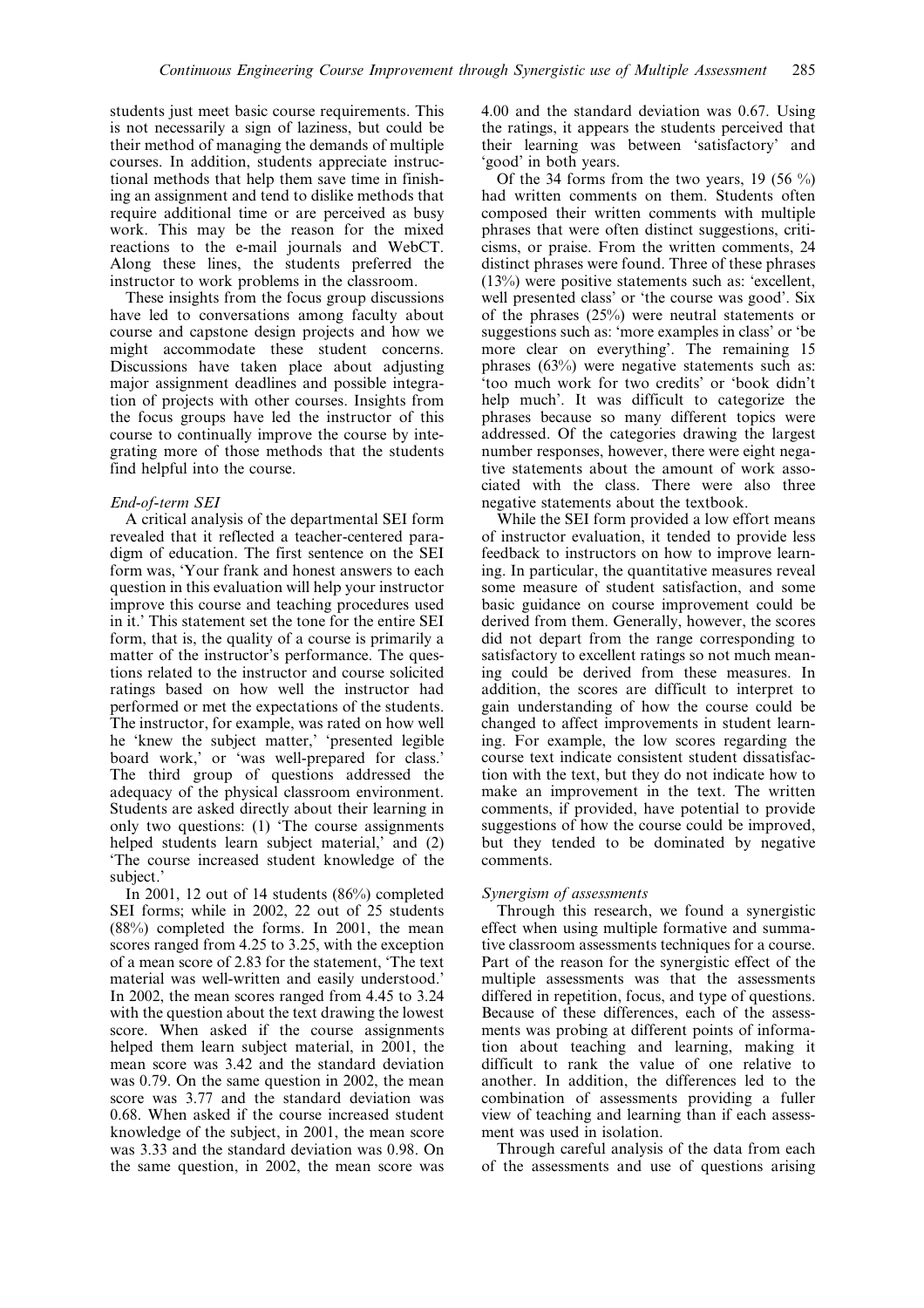from one assessment to design or guide the analysis in another assessment, the interaction between student learning and instruction was more fully understood. Clearly, adequate assessment of student learning is both formative and summative and will require more than a traditional SEI. Formative assessment promotes student reflection on learning, provides the instructor with information that can be used to change the course during the term, and thus provides students with evidence that their feedback is critical in the learning process and is taken seriously by the instructor. As shown in other studies, while SEI may be a valid indicator of instructional quality (Greenwald, 1997), SEI tends to provide less information useful for improving instruction. Having the other assessments available for the same course reveal how much more insight can be gained.

The resources required to implement multiple classroom assessments may be a point of concern, particularly for larger classes. Scaling multiple classrooms assessments to larger class sizes, however, may not necessarily lead to prohibitively large increases in time and effort required to administer the assessments. E-mail journals are the only assessment of those examined, where instructor time to review and respond to the questions is expected to scale linearly with class size. For the size of classes described in the paper, typically only about one hour per week was required to process this feedback. The mid-term feedback survey and the SEI were automated, and larger class sizes should not add much additional time for review, but will result in a larger dataset. Focus groups may benefit from a larger class size which would provide a larger pool from which a focus group may be formed. Since there is not a clear advantage of a larger focus group and the resources required per focus group discussion are fixed in terms of faculty and staff time, a larger class should not lead to additional resource requirements.

## **CONCLUSIONS**

Multiple assessments were helpful for a course instructor to gain understanding of how students learned and what instructional methods were perceived as helpful for learning in a fluid power engineering course. Formative assessments helped the instructor quickly understand where students had difficulties learning and enabled the instructor to make improvements during the courses and from course to course. The following conclusions can be drawn from this study:

The combination of assessments was helpful in understanding which instructional methods students preferred.

The weekly e-mail feedback journal helped the instructor immediately understand where students were experiencing difficulty in learning particular concepts. This feedback allowed the instructor to make timely course adjustments to help students overcome these difficulties. Furthermore, students felt encouraged that their feedback was affecting how the course was taught. The students tended to dislike the weekly task of completing the journal entries, but some students found educational value in this assignment.

The mid-term e-survey provided a more global perspective of student learning. While some specific suggestions were easily understood, other responses were somewhat difficult to interpret due to lack of explanation.

Focus group discussions provided insight into perceptions of student learning and instructional methods, as well as how demands on students' time affected their perceptions of instructional methods. Depending on the characteristics of the focus group, discussions can sometimes go in seemingly divergent directions and are affected by the attitude and tone of the participants.

The SEI required a low effort evaluation of student perceptions of the course, particularly their preferences and overall satisfaction with the instructor. It provided less useful information for course improvement than the other assessments.

The use of multiple classroom assessments did not lead the authors to conclude that one or more assessments were better than the others. In fact, because they were probing different aspects of student perceptions of their learning, it was difficult to rank the value of one relative to another. The multiple assessment approach led to the synergism that resulted in deeper insight about the teaching-learning process.

## **REFERENCES**

- 1. P. Black and D. Wiliam, Inside the black box: raising standards through classroom assessment, Phi Delta Kappan, 80(2), 1998, pp. 139-148.
- 2. G. P. Wiggins, Assessing Student Performance, Jossey-Bass, San Francisco, CA (1993).
- 3. M. E. Huba and J. E. Freed, Learner-Centered Assessment on College Campuses: shifting the focus *from teaching to learning*, Alleyn and Bacon, Needham Heights,  $\overline{MA}$  (2000) pp. 8, 121–150.
- 4. C. A. Palomba and T. W. Banta, *Assessment Essentials*, Jossey-Bass, San Francisco, CA (1999).
- 5. T. A. Angelo and K. P. Cross, Classroom Assessment Techniques: A Handbook for College Teachers, 2nd ed., Jossey-Bass, San Francisco, CA (1993).
- 6. C. Boston, The concept of formative assessment, Practical Assessment, Research & Evaluation, 8, (2002). Retrieved June 21, 2003 from http://edresearch.org/pare/
- 7. K. O. Doyle, Evaluating Teaching, Lexington Books, Lexington, MA (1983).